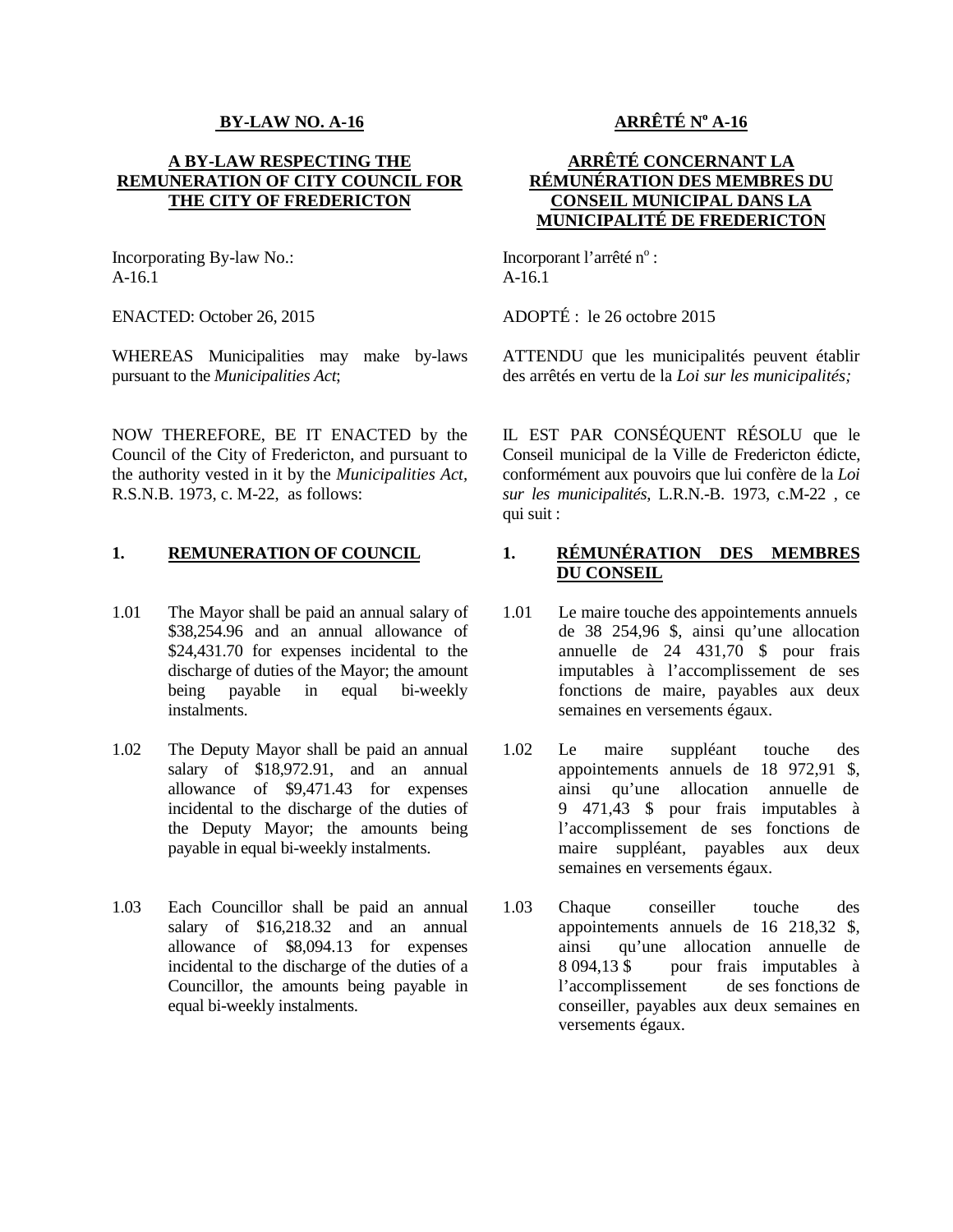- 1.04 On the first day of January 2015, and on the first day of January in each and every year thereafter, the salaries and allowances set out in paragraphs 1.01 to 1.03 hereof, shall be adjusted by an amount equal to the average increase in the Consumer Price Index (CPI) for New Brunswick recorded for the immediately preceding calendar year.
- 1.05 When the Mayor, Deputy Mayor, or any Councillor is absent from a regular meeting of the City Council, the City Treasurer shall deduct the sum of ten dollars from the salary of each absentee unless such absentee is excused for reasonable cause by resolution of the Council.

- 2.01 By-law No. A-2 A By-law Respecting Administration and the City Council, and amendments thereto, given third reading on October 25, 2004, is hereby repealed.
- 2.02 The repeal of By-law A-2 A By-law 2.02 Respecting Administration and the City Council, shall not affect any penalty, forfeiture or liability, incurred before such repeal or any proceeding for enforcing the same completed or pending at the time of repeal; nor shall it repeal, defeat, disturb, invalidate or prejudicially affect any matter or thing whatsoever completed, existing or pending at the time of repeal.
- Le 1er janvier de chaque année à compter de 2015, les appointements et allocations prévus aux sous-articles 1.01 à 1.03 sont réajustés d'un montant égal à l'augmentation moyenne de l'indice des prix à la consommation (IPC) pour le Nouveau-Brunswick enregistrée l'année civile précédente.
- Le trésorier municipal retranche dix dollars des appointements de tout absent – maire, maire suppléant ou conseiller – à une réunion ordinaire du conseil, sauf dispense pour motif valable par résolution du conseil.

### **2. REPEAL PROVISIONS 2. DISPOSITIONS ABROGATIVES**

- Est abrogé l'Arrêté n° A-2 intitulé Arrêté concernant l'administration et le Conseil municipal adopté en troisième lecture le 25 octobre 2004, ensemble ses modifications.
- 2.02 L'abrogation de l'Arrêté n° A-2, Arrêté concernant l'administration et le Conseil municipal n'a aucun effet sur les peines ou confiscations encourues, ou sur la responsabilité engagée, avant cette abrogation, ni sur les procédures d'exécution achevées ou pendantes au moment de celleci; elle n'a pas non plus pour effet d'abroger, d'annuler, de modifier, d'invalider ou d'altérer quoi que ce soit qui serait achevé ou pendant à ce moment.